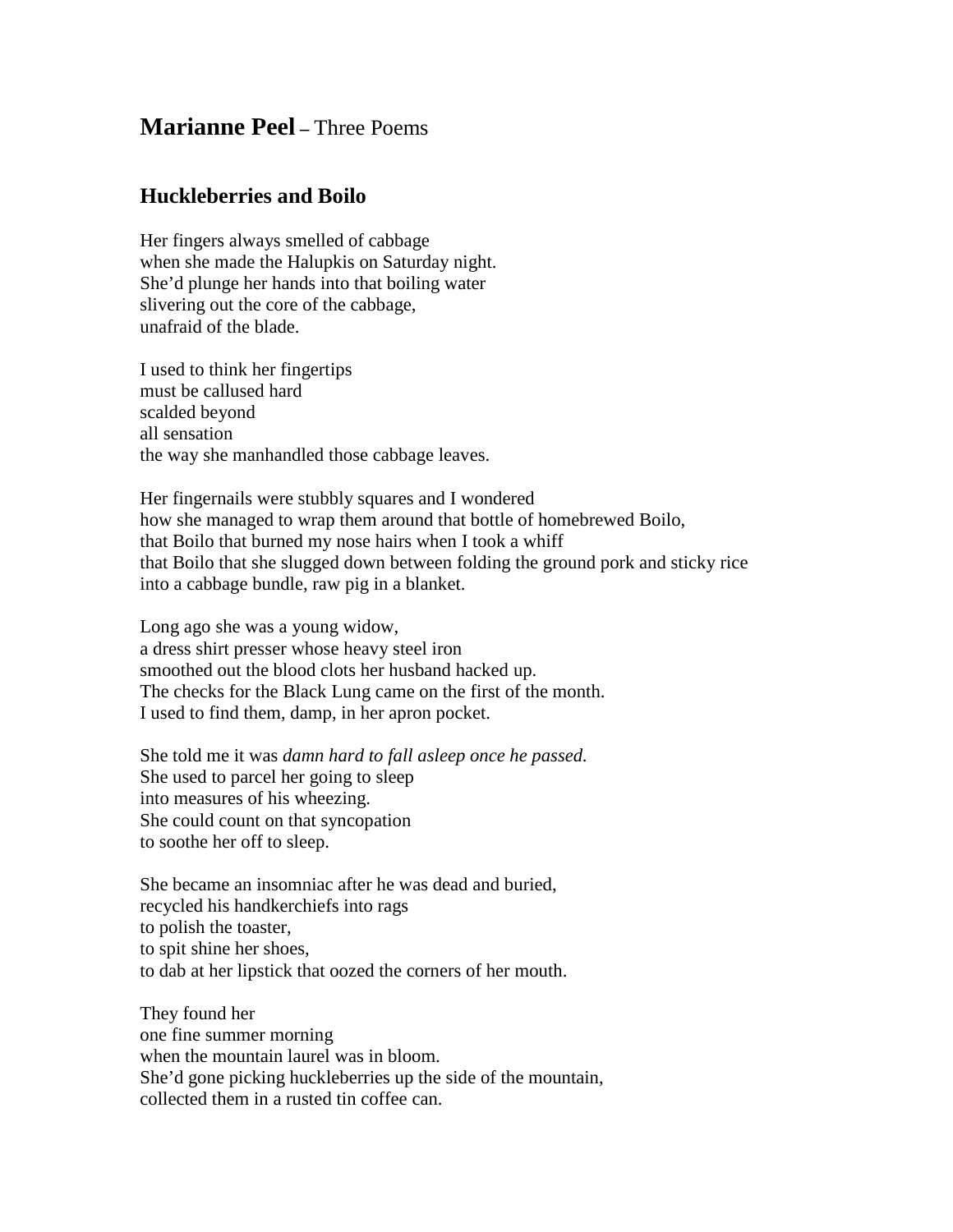She used to like the sound of the berries clanging in that can. Counted them till the sun made her dizzy and she climbed back down the mountain. Her old sundress, all covered in closing-go-to-sleep flowers, was hung on the bathroom door over her acetate powder blue nightgown.

They found her in the bathtub all sunk down and comfortable with a cigarette still burning on the edge of the tub and a glass of Boilo rippling through the bathwater, her fingers still stained bluish purple, the huckleberries still on her hands.

## **The Methodist Preacher's Wife**

I knew a woman who saved vacuum cleaner bags, shoved them into the basement rafters as protection from drafts that erupt through ceiling cracks against the tide of cold that creaked through this old preacher's house.

On rainy days she would wiggle one bag out line her carpeted floor with discarded ads from the A & P and then unfold the accordion pleat that had kept what had been sucked up sealed in.

She wanted to find lost things backs of earrings bobby pins from recitals where rigid buns were required glittering jewels from the beagle's collar eggshell fragments from Ukrainian Easter masterpieces.

Once she found a thread from Nana's old quilt silver like the spiraled uncontrollable hair wires that now emerged from her scalp. She wanted to thread it through the quilt, repair what had unraveled.

Once she found the back of her Edward's tie pin, the one awarded to him on his silver anniversary. Sermons to churn out every Saturday night. Twenty- five years wearing a pressed white shirt and striped ties. He liked the narrow ones, slender and faded, like him.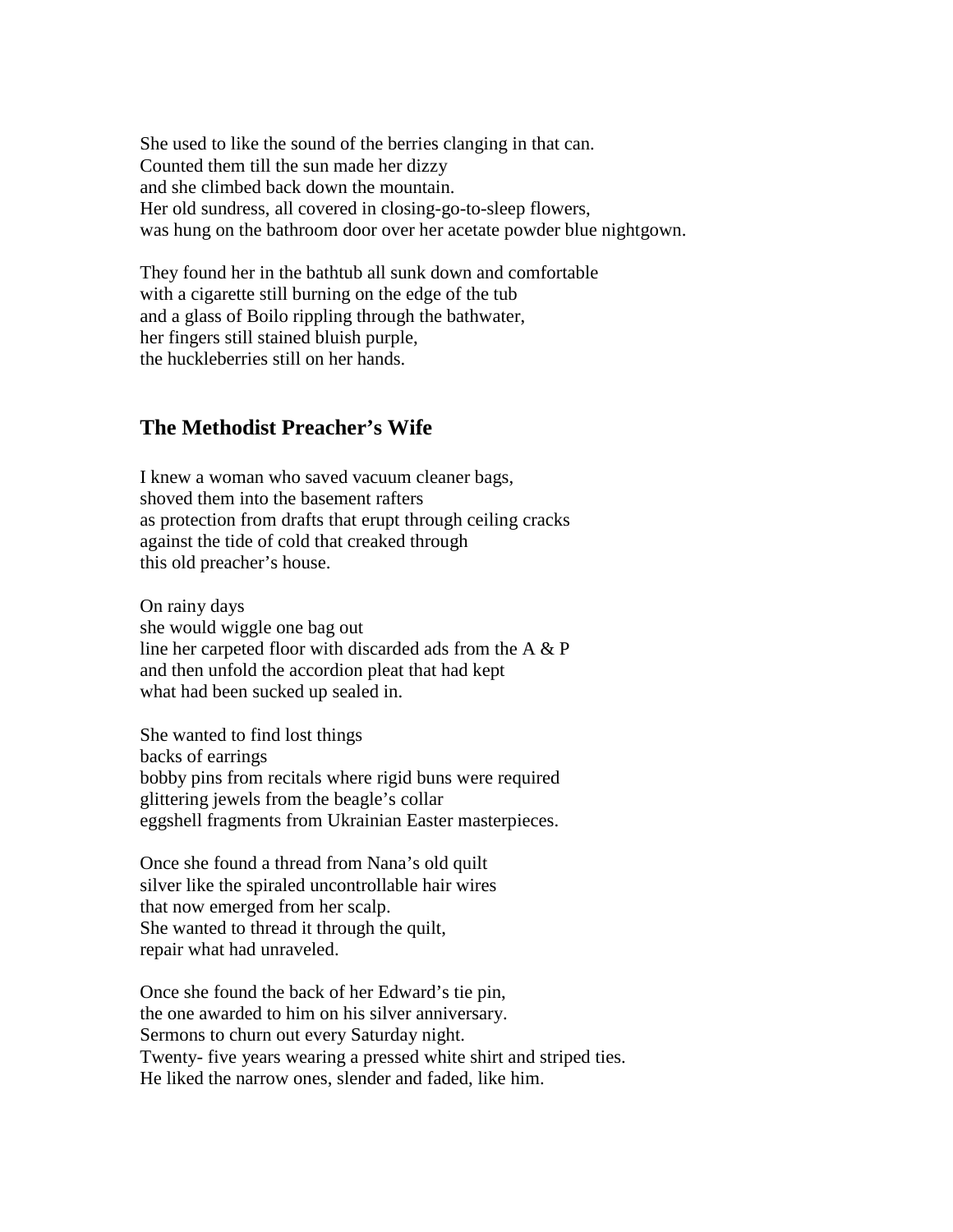Once she found an incisor, dried blood crusting the edges. The one her daughter lost that time Jumping on the bed during a pillow fight. Her heels slid off the edge. She landed hard, her chin slamming The floor, the tooth flying out of her mouth.

Once she found half of a locket, the back side of the heart. A black and white photo of Aunt Mary, hair all blurred around her face before she succumbed to colon cancer, before she spent days in bobby pin spit curls, sitting out under the Linden tree with a plastic mug of Vernors and Jim Bean in her hand, counting sparrows, painting her nails summer convertible red.

You never know what treasure you will find In dust and dirt.

## **Happy Hour at P.F. Chang's**

When he asks me why I piled the green peppers into the side bowl I want to tell him the truth: That they repeat on me, make me belch. That my middle age gut cannot handle them anymore.

Instead, I tell him I just don't like them, that I forgot to order the cashew almond chicken minus the peppers. I don't tell the truth, because he leaned in when he took my order.

Because he pointed out tasty items, touched them on the menu, between my hands. Because he sat down next to me. Because he mixed just the right amount of hot mustard in the special sauce to make it sizzle.

These college boys are well-trained to romance the middle-aged clientele. They never ask *Just one?* when they seat me here. They don't make me feel alone and lonely on a Monday night. *Poor lady, eating all by herself.* Not here.

I could sit here for hours, sampling exotic teas and maybe order a mai tai. Or two.